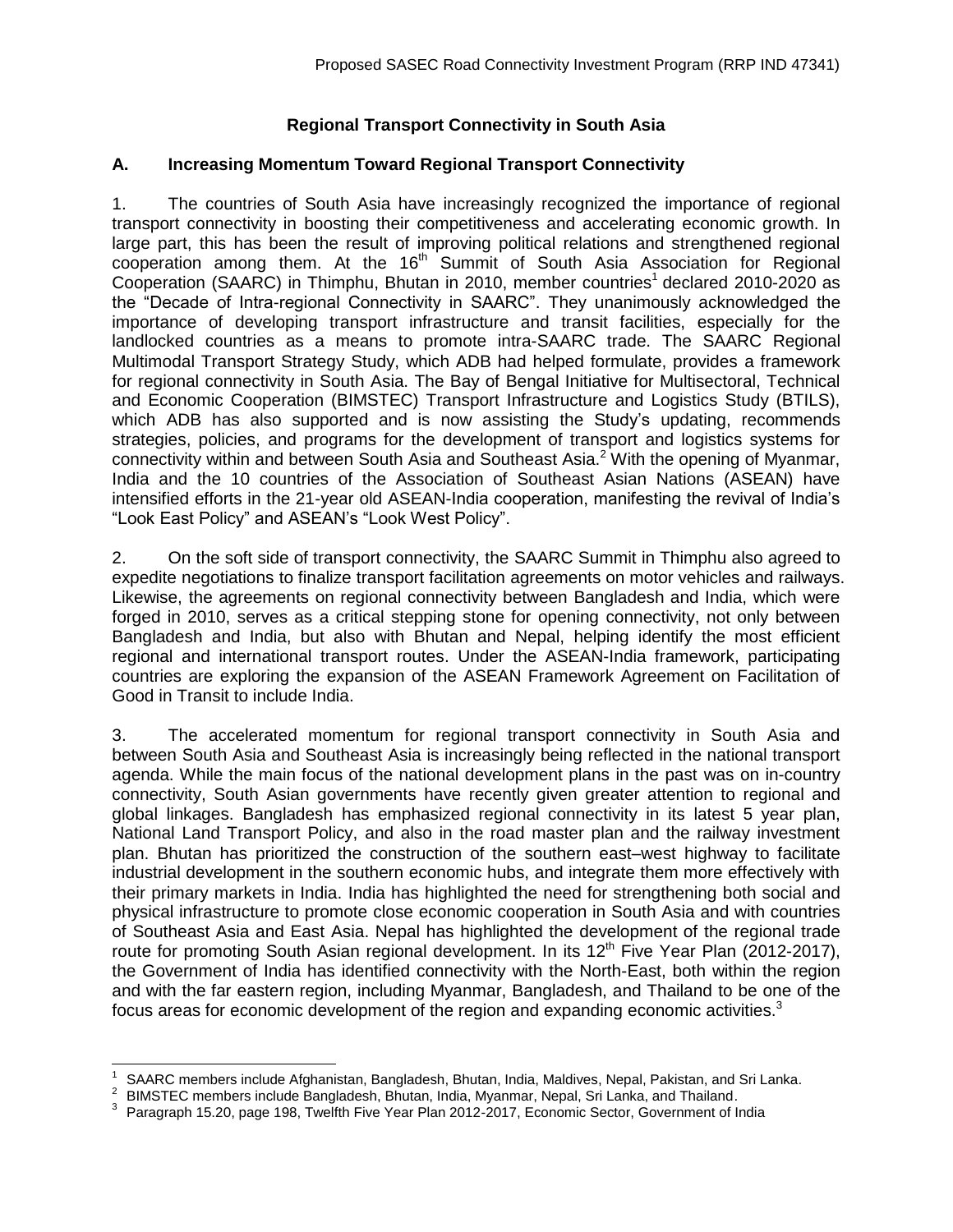## **B. ADB Support to Subregional Connectivity in South Asia**

4. Since 2010, the ADB-assisted South Asia Subregional Economic Cooperation (SASEC) program has supported the regional transport connectivity agenda of Bangladesh, Bhutan, India, and Nepal by helping implementing priority projects identified under the SAARC and BIMSTEC frameworks. ADB helped revive the SASEC Trade Facilitation and Transport Working Group (TFTWG) to plan, prepare, and monitor progress of priority subregional transport projects. These include sections in the four SASEC countries of SAARC corridors  $4^4$  and  $8^5$ , and Asian Highway 2 linking Northeast India and Myanmar. The TFTWG also includes in its agenda national projects with subregional dimensions, such as Dhaka-Chittagong and Dhaka-Darsana-Khulna Rail Corridors, and SASEC Railway Connectivity Investment Program<sup>6</sup>. The TFTWG met in Dhaka (2010), Bangkok (2011), Kolkata and Thimphu (2012), and Singapore (2013).

5. ADB approved the following SASEC transport projects in the member countries: (i) the SASEC Road Connectivity Project in Bangladesh  $(2012),$ <sup>7</sup> improving Benapole and Burimari land customs stations (LCS) and 4-laning of part of the Asian Highway Network No. 2 and (ii) the Subregional Transport Enhancement Project (2010)<sup>8</sup> and the SASEC Road Connectivity in Nepal (2013),<sup>9</sup> improving customs systems, alternate routes to the Asian Highway network and border access roads. ADB has also provided support to the Subregional Transport Facilitation Project (2004)<sup>10</sup> in Nepal, developing Karkharvita land customs stations (LCS), and improving part of Asian Highway and its alternate routes. ADB is currently preparing the SASEC Road Connectivity Project in Bhutan, providing support for LCS development in Bhutan and access roads for approval in 2014.

6. Border infrastructure development has been a major thrust of SASEC connectivity efforts. The Government of India (GOI) is developing key LCSs through the Integrated Check Post (ICP) program at priority border crossing points in the SASEC subregion, such as Moreh (opposite Tamu in Myanmar) and Changrabandha (opposite Burimari in Bangladesh), and the Assistance to States for Infrastructural Development for Promoting Exports scheme (e.g., Panitanki and Bolanchopati). As noted above, ADB has provided loans for LCS development at Karkhavita in Nepal, and Benapole and Burimari in Bangladesh, and is preparing a project including LCS development at Pasakha and Phuentsholing in Bhutan.

7. In 2012, ADB approved budget support loans/grants of \$47.67 million—\$21 million for Bangladesh; \$11.67 million for Bhutan; and \$15 million for Nepal to support trade facilitation

<sup>4</sup> Kathmandu (Nepal) - Kakarbhitta (Nepal) - Panitanki (India) - Phulbari (India) – Banglabandha (Bangladesh)- Mongla/Chittagong (Bangladesh).

<sup>&</sup>lt;sup>5</sup> SAARC Corridor 8: Thimphu (Bhutan) - Phuentsholing (Bhutan) - Jaigaon (India) - Changrabandha (India) -Burimari (Bangladesh)- Mongla/Chittagong (Bangladesh).

<sup>&</sup>lt;sup>6</sup> Investment projects include: (i) Laksham-Akhaura Double Track Project (ii) Dohazari-Cox's Bazar-Gundum (Myanmar Brorder); (iii) Railway bridge parallel to Banglabandhu Bridge; (iii) Dhirasram Inland Container Depot including related investments under PPP-mode; and (iv) Procurement of Rolling Stock and improvement of maintenance.

 $7$  ADB. 2012. Report and Recommendation of the President to the Board of Directors: Proposed Loan and Administration of Loan and Technical assistance Grant People's Republic of Bangladesh: SASEC Road Connectivity Project. Manila

<sup>&</sup>lt;sup>8</sup> ADB. 2010. Report and Recommendation of the President to the Board of Directors: Proposed Loan and Grant Nepal: Subregional Transport Enhancement Project. Manila

<sup>&</sup>lt;sup>9</sup> ADB. 2013. Report and Recommendation of the President to the Board of Directors: Proposed Loan and Technical Assistance Grant Nepal: SASEC Road Connectivity Project. Manila

<sup>10</sup> ADB. 2004. Report and Recommendation of the President to the Board of Directors: Proposed Loan Nepal: Subregional Trade facilitation Project. Manila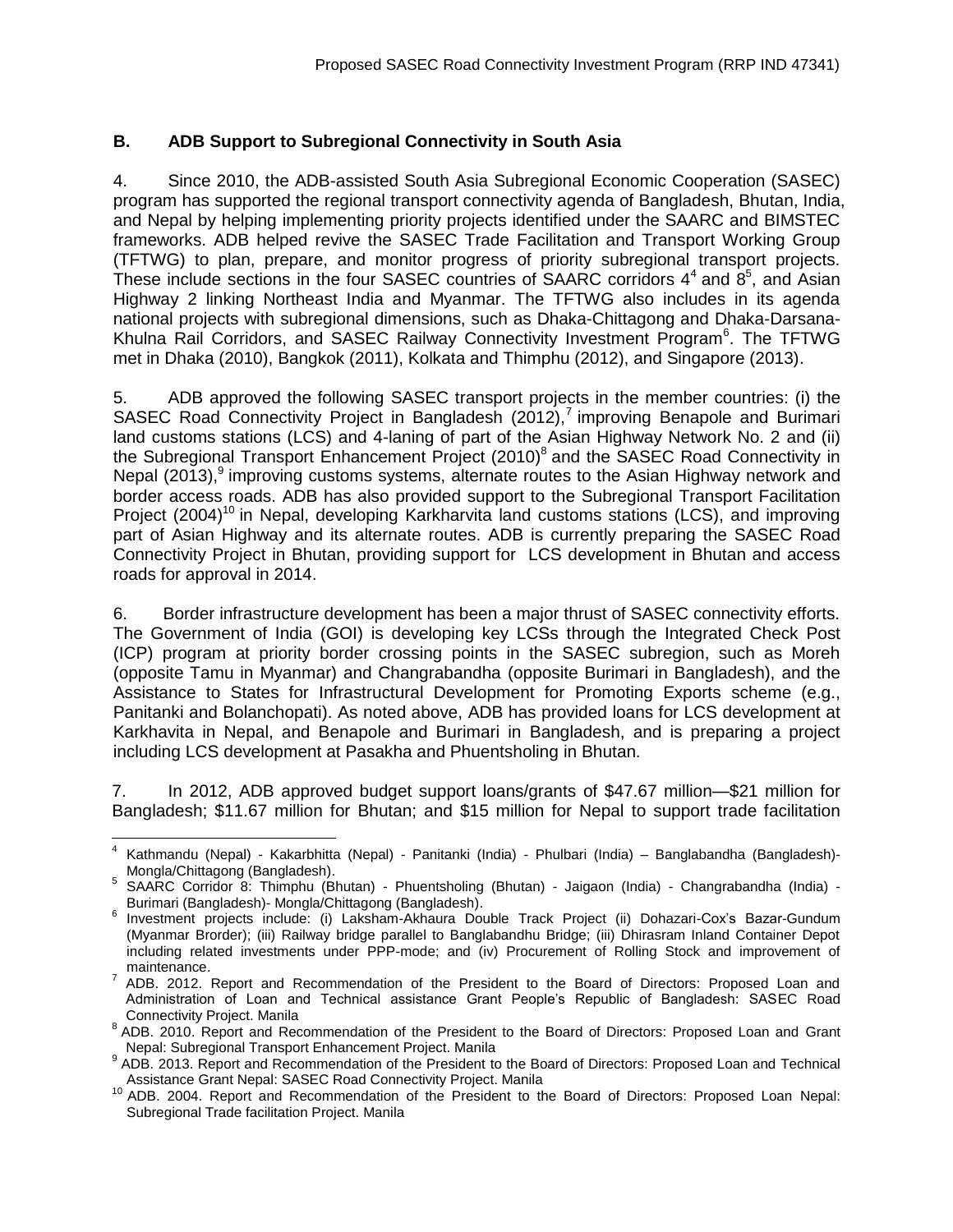programs in these three SASEC countries.<sup>11</sup> Its objective is to enhance the processing of crossborder trade through: (i) the development of modern and effective customs administrations; (ii) streamlined and transparent regulations and procedures; and (iii) improved services and information for traders and investors.

8. In 2013, the TFTWG unanimously supported a new SASEC Trade Facilitation Strategic Framework (TFSF),<sup>12</sup> which ADB has helped formulate. The TFSF identified key nonphysical barriers to trade in the SASEC subregion in the areas of customs, standards and conformance, border facilities, through transport arrangements, and legislative, regulatory, and institutional dimensions. Key issues include: (i) excessive documentation and limited application of ICT; (ii) lack of compliance with technical standards; (iii) lack of adequate border facilities; (iv) absence of through transport arrangements; and (v) need for improved coordination among various stakeholders involved in trade facilitation. In line with these issues, the TFSF will focus on five priority areas, namely: (i) customs modernization and harmonization; (ii) standards and conformity assessment strengthening; (iii) cross-border facilities improvement; (iv) through transport facilitation; and (v) institution and capacity building. The TFTWG has requested ADB to support the implementation of the TFSF. ADB approved in 2013 four TAs with a combined amount of \$6 million and funded from the ADB-administered Japan Fund for Poverty Reduction to help SASEC countries implement the TFSF.

## **C. Connectivity between India and Myanmar**

9. The investment program covers a critical section of the Asian Highway No. 1 (AH-1) between Imphal and Moreh, which is also the common section of the India-Myanmar-Thailand Trilateral Highway. In India, the 4-laning development is ongoing under the national highway development program (NHDP) up to Imphal via Kohima. In Myanmar, AH-1 between Yangon and Mandalay is 4-lane concrete roads with wide median. For the section of AH-1 in Myanmar between Mandalay and Indian Border, it is narrow two lanes, with good condition up to Kalewa, part of the India-Myanmar friendship road while key bridges need rehabilitation. The 30-year plan (2011/12-2030/31) of the Myanmar's Ministry of Construction indicated that all international connecting roads will be 4-lane asphalt concrete roads. ADB is preparing a project to improve part of the trilateral highway in Myanmar.<sup>13</sup>

10. Cross-border trade via roads between India and Myanmar, via Moreh/Tamu and Reed, comprises only 1.5% of the total road-based cross-border trades of Myanmar (\$1.1 billion), compared with about 70% with the PRC and 26% with Thailand. Some studies indicate that the informal border trade with Myanmar is growing while official trade has been shrinking. The project, which is considered the biggest official route for border trade, is expected to help increase the cross-border trade. A substantial increase is expected subject to further improvement of border trade systems, including the development of the integrated checkpost. Moreh is one of the priority border posts under the GoI's ICP Program. GoI has also been in discussions with the Government of Myanmar on starting of a bus service between Imphal and Mandalay (about 820km).

 $\overline{a}$ <sup>11</sup> ADB. 2012. Report and Recommendation of the President to the Board of Directors: Proposed Policy Based Loans and Grants South Asia Subregional Economic Cooperation Trade Facilitation Program. Manila.

<sup>12</sup> ADB. 2013. South Asia Subregional Economic Cooperation Trade Facilitation Strategic Framework. Manila.

<sup>13</sup> ADB. 2013. Technical Assistance to the Republic of the Union of Myanmar for Preparing the GMS East-West Economic Corridor Eindu to Kawkareik Road Improvement. Manila.